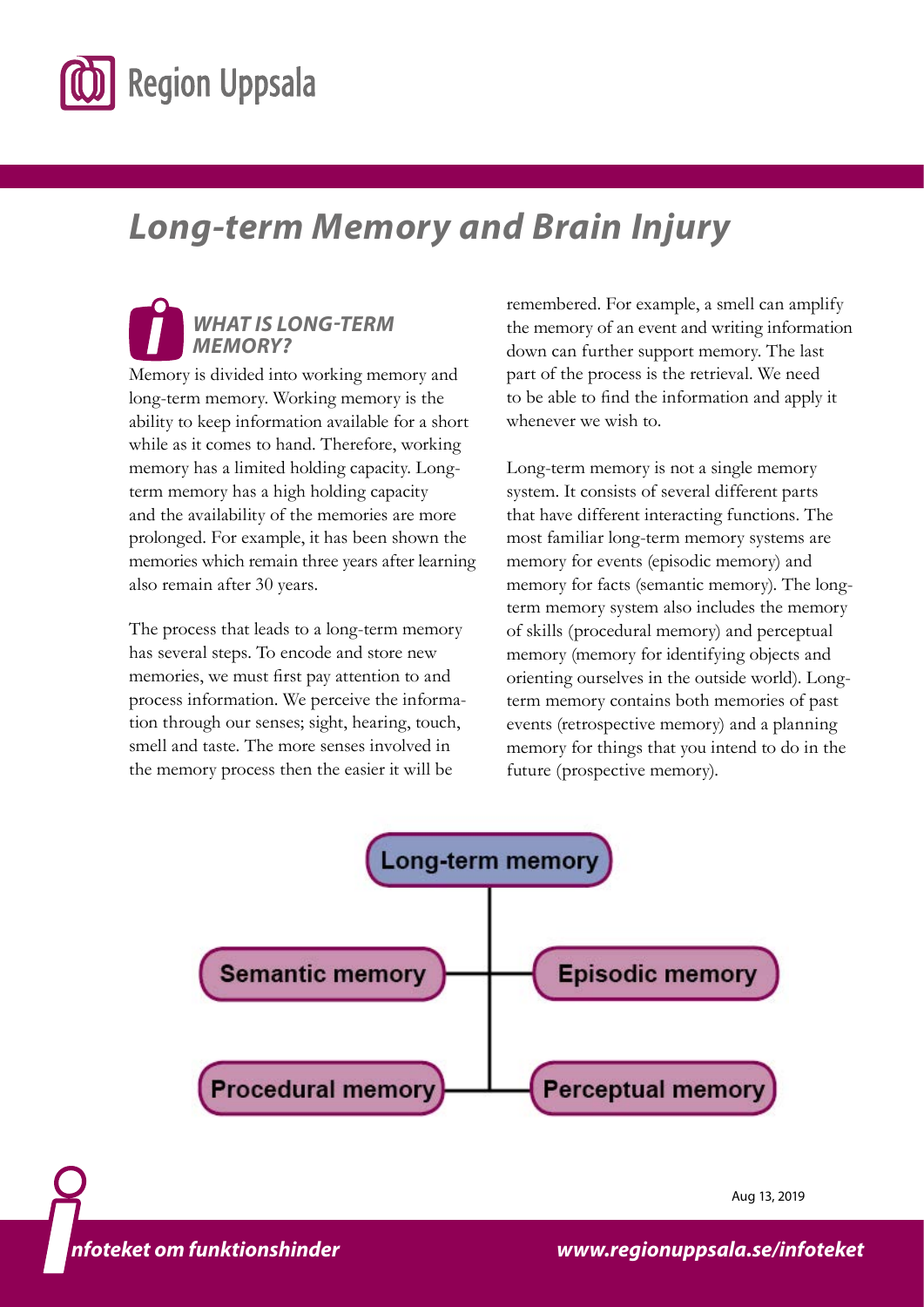## *Memory for events*

Thanks to this memory, we remember what we have experienced, such as people we met, trips we made and what we ate for breakfast this morning. These memories can be likened to diary entries because they are linked to time and space and are unique to our past experiences, values and attitudes. Even though we share many experiences with others, our episodic memory is personal. An event which triggers strong feelings to us and has stimulated many of our senses is most likely to become a strong and vivid memory. Because of this the event in question is easy to remember as there are plenty of association paths to it.

## *Memory for facts*

The memory for facts can be described as our internal book of reference. In this memory, our general knowledge is stored, such as names of countries and people, knowledge of what words mean and when events occurred. Knowledge of different rules and laws is also found in this memory system. Unlike the memory for events, the memory for facts is more unbiased and is shared by people within similar cultural and educational backgrounds.

### *Procedural memory*

Procedural memory is the memory we use when learning motor skills such as when we learn to shower and groom, ride a bike, kick a footy, dance or play the piano. Procedural memory is a memory system that is used unconsciously. We are not necessarily aware of when we learn new skills like cycling or driving. Once we have learnt, for example, swimming, the knowledge of how we do it remains. The more we practice motor skills, the better we become. Ultimately, the skill is so well learned it becomes automatic or a habit.

#### *Perceptual memory*

Perceptual memory is the memory we need to identify objects and familiarize ourselves in the outside world. It is the memory of things we cannot say, such as how we recognize a face, someone's voice or how coffee smells and tastes. Perceptual memory is an unconscious memory and it helps us build our knowledge of what is happening around us in the outside world. For example, we can move freely in the room without having to think about what the objects around us are or why they are positioned the way they are.

## *LONG-TERM MEMORY AND BRAIN INJURY*

The structure of the brain that is essential to long-term memory is the hippocampus. Its function is primarily to coordinate the retrieval of memory for facts or events stored in different parts of the brain.

A brain injury can affect all long-term memory systems. Memory of events is affected more often and to a greater extent than the other long-term memory systems. What is usually affected is the memory of events from the time of the injury and forward. If I were to have this type of memory impairment, my descriptions of events could become vague and imprecise. A clear indication of impaired long-term memory for events is the person repeats the same story or repeatedly asks the same question within short intervals. Memories for events prior to the injury are, on the other hand, often unaffected. However, in cases of severe brain injuries, the memories leading up to the time of the injury are also lost. In more extreme cases, memories from several years before the injury can be lost. Most people regain at least some of the previously imprinted memories.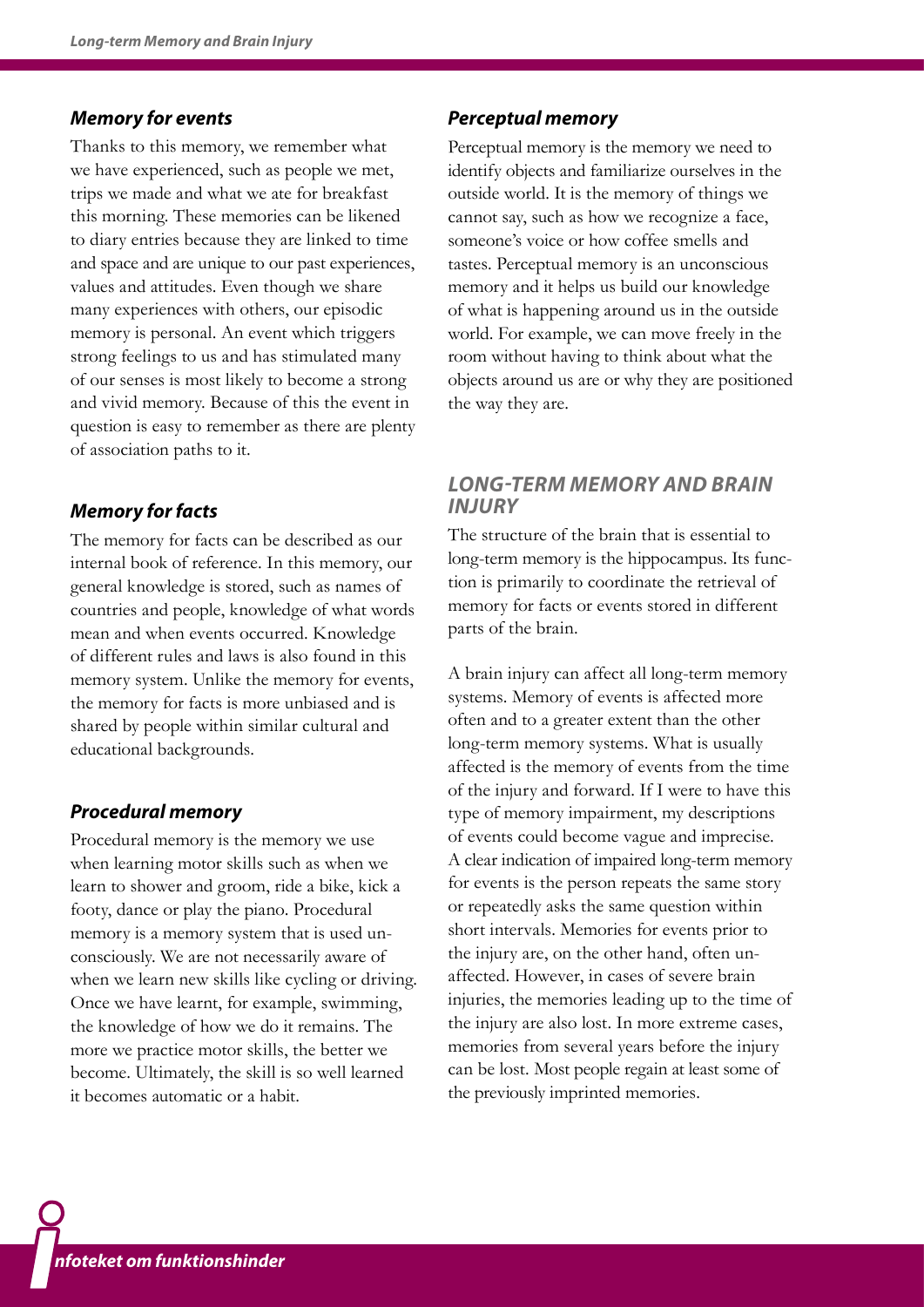Our working memory and long-term memory are connected. Important information held in our working memory system is then transfered into the long-term memory for storage. People with long-term memory difficulties may not necessarily have direct long-term memory impairment. Rather, it is a consequence of the dysfunction in working memory. Impaired working memory in people with brain injury is common. It is less common to have a well functioning working memory and directly impaired long-term memory. People who have an impaired working memory and a well functioning long-term memory can still store long-term memories under good conditions.

Other post-brain injury impairments can also make it harder to store information or to access stored memory. Other examples of impairments that affect long-term memory are impaired concentration, being easily distracted, slowness in thinking and fatigue.

Although less common, people can experience major impairment in memory after a brain injury. In this instance it is usually after injury to the hippocampus or other key areas of memory. Usually, the person still has retained memory for much of the time before experiencing the brain injury. However, they completely lose or largely lose the ability to store new facts or events and/or the ability to retrieve memories. This condition is called amnestic syndrome. People with amnestic syndrome do not remember what they did or talked about a short time ago (a few minutes ago). They have trouble with time (day, month, year) and space (where they are) and remembering what has happened recently. They consequently find it very difficult to manage and live independently.

## *WHAT TO DO IF YOU HAVE IMPAIRED LONG-TERM MEMORY*

There are several ways to directly or indirectly affect impaired long-term memory. There is a distinction between methods to rebuild memory capacity and methods aimed at compensating impaired memory to improve function.

## *Training of long-term memory*

There is some evidence that working memory can be improved in specific tasks through training or by appropriate stimulation. However, there is no indication that long-term memory can be improved through direct training.

## *Compensation*

Compensation means doing something to try to 'get around' impairments. When compensating we use our strengths in such a way so that our impairments or weaknesses causes as little disruption as possible.

There is a distinction between internal and external compensation strategies. Internal compensation means we use strategies in the form of alternative ways of thinking to find our own way around the memory problem. External compensation means we use external support in the form of another person, adaptations to the environment or using aids. Some people can successfully use a mix of internal and external methods. Often, it is the severity of the memory impairment which determines what type of compensation will be most effective. The general rule is the least significant the memory impairment is, the greater the chance to be successful in using internal compensation.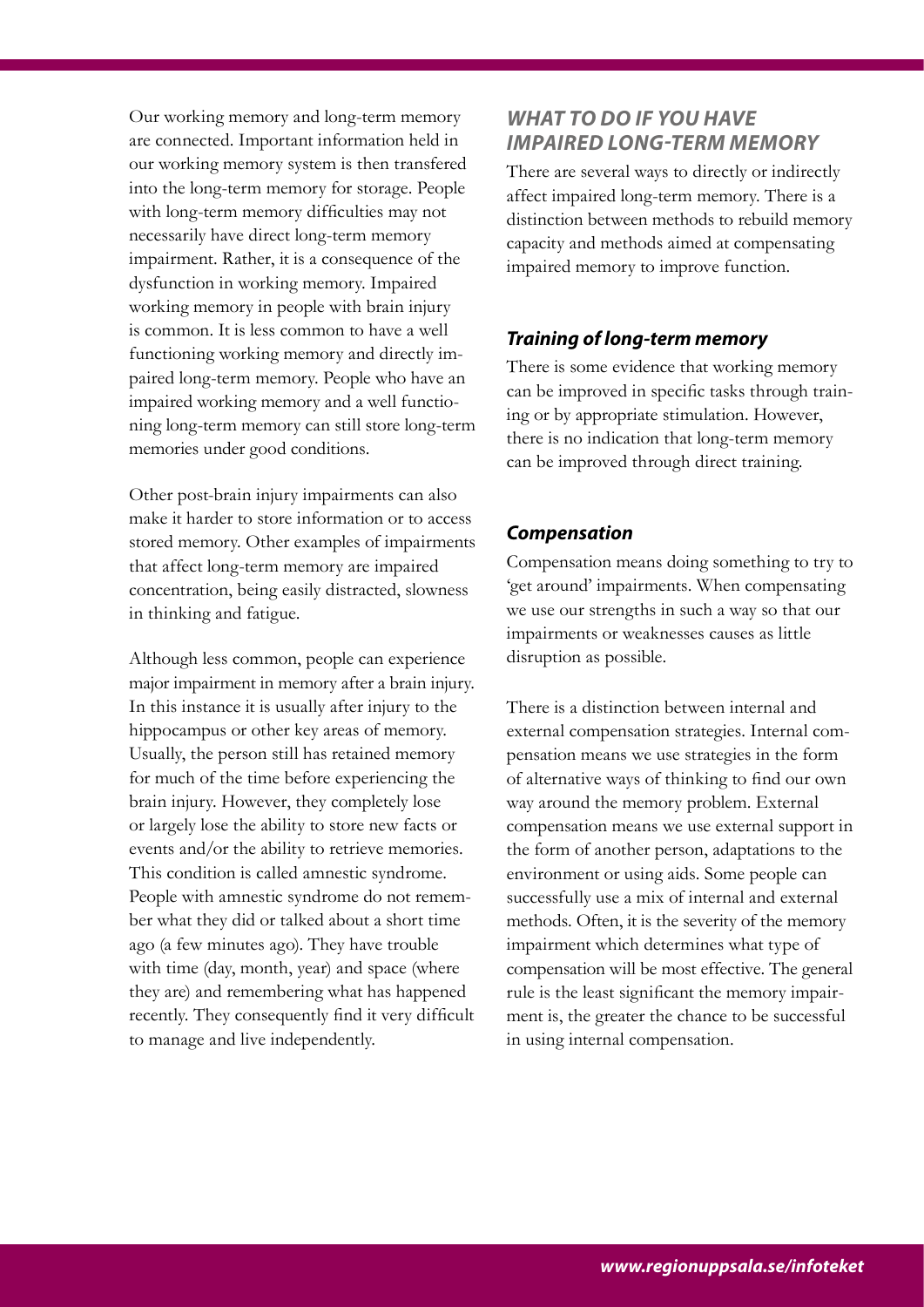Compensation means change. It is often the case that the problem, which needs to be compensated, is significant in nature and perceived as important to the person with a brain injury. This is needed to motivate the person to apply the effort and focus needed to implement compensatory strategies to the point where they become routine and successful. Succeeding in finding effective ways to compensate for impairments often increases the experience of control and reduces the feelings of stress.

#### INTERNAL COMPENSATION

Internal compensation for a person with impaired long-term memory is mainly about increasing the focus on learning. This includes focusing on the situation around the learning experience. Because brain injury has caused the memory impairment, it is not possible to strengthen learning in general. Instead you must focus on the elements that are important to remember and filter out unimportant information. For example, you can use repetition to develop routines, or learn new information in smaller chunks, such as, only reading parts of a book at a time. Most people with brain injury usually need longer time for new learning to be successful.

There are plenty of mental tricks that focus on how to improve memory. They include putting together rhymes based on first letters or remembering lists through visualization. These memory methods are generally less successful because it requires a well-functioning memory to remember to consciously use them. However, these methods may be useful for very limited and specific tasks.

### EXTERNAL COMPENSATION *To use aids*

Memory aids are used to assist with the management of information we fail to keep in our memory. A memory aid needs to be easy to use and easily accessible to be an effective support for a person with memory impairment.

Impaired memory capacity can often be compensated with good planning, for example, by using a calendar (paper calendar or mobile phone) for planning what will happen during your day or the week. Here is some advice on what to do to help ease everyday life if you have impaired long-term memory.

- Write down important meetings or activities
- Have a calendar easily accessible both at home and away from home
- Use a mobile phone or clock with timers for reminders
- Use voice recorder for short messages
- Write a diary with short notes

General advice is to try to record important information in one place, for example, a calendar, mobile phone or in storage folders. Post-it notes can be helpful. However, if you use many systems or aids, it can be confusing and information will easily be lost.

Most mobile phones have many features that can be helpful in memory compensation such as a calendar with reminder functions. Many phones also have note pages or voice memos for things that need to be remembered or quickly memorised. The camera can also serve as memory support by taking pictures of places or of texts, such as a bus timetable. The GPS feature can be helpful when there is a difficulty in remembering how to get to different places. Additionally, the phones can be customized by downloading; applications (apps) to the phone. An app can be more developed and specialized than the basic applications in the phone. There are a very large number of apps to choose from and finding an app that suits can be challenging.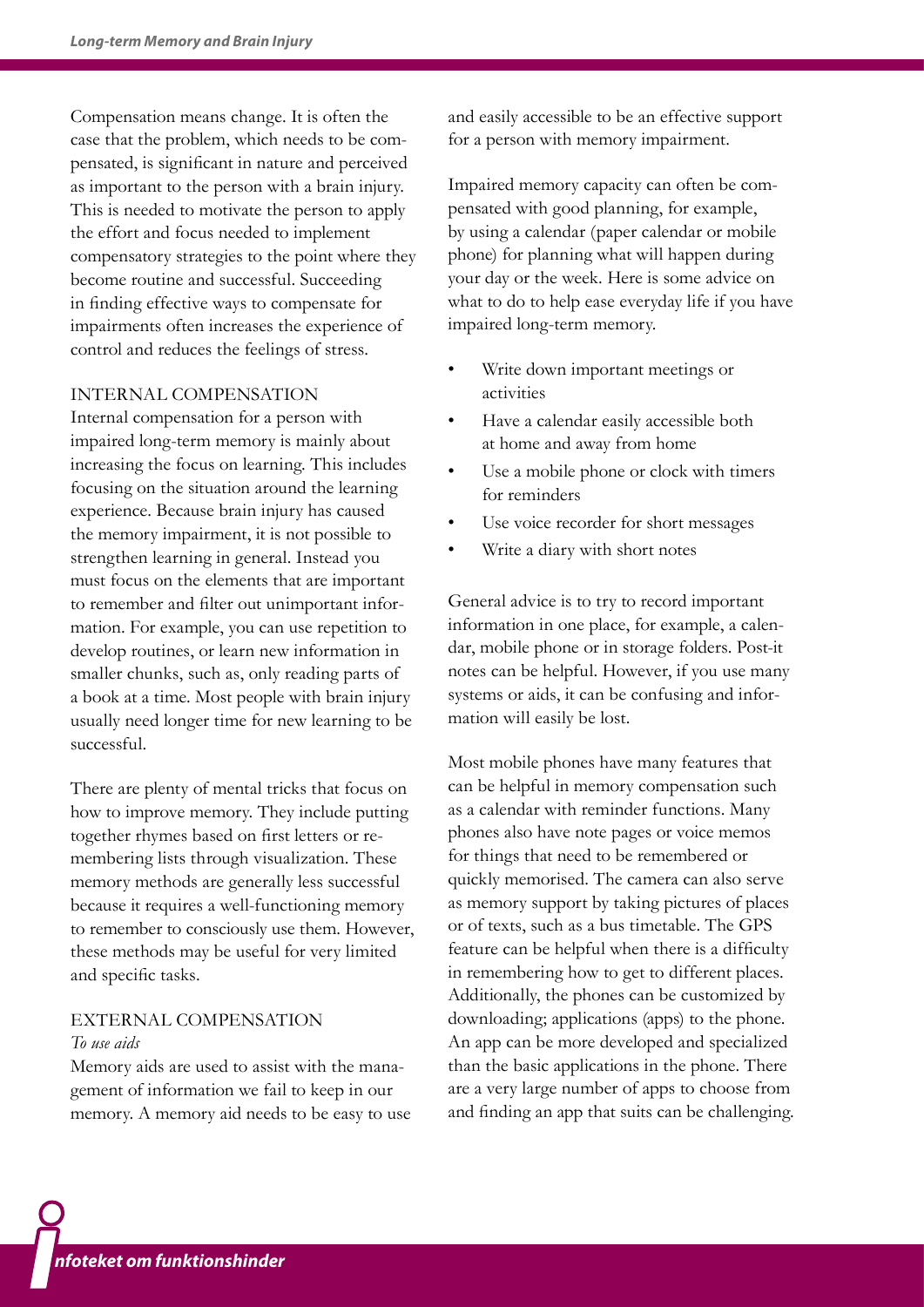Other aids that may support memory are:

- Notepad and pens by the phone to write down messages or important details from calls
- List with items that need to be purchased or checklists for recurring activities
- Sort, collect and keep important papers in order. Store important papers in the same place in a box or in storage folders.
- Setting up direct debits can be a good help to get bills paid on time.
- For individuals with significant memory problems dealing with finances may need the help of an appointed administrator.

#### *Environmental adjustment*

For people who find it difficult to remember to search for information, it is helpful if the information is clearly visible, for example, by placing objects strategically. Here are some examples:

- A weekly schedule that is clearly visible in a place often visited
- A whiteboard where the current schedule or important events are written
- Place items to remember by the front door
- Always place important items such as keys, wallet and phone in the same place

Other examples of environmental adaptations that may be helpful are:

- Stove guard, a good aid for people who forget to switch off the stove
- A timer that turns off the power to electronic devices
- A timer at the stove and oven for cooking

It can be difficult for a person with extensive memory impairment to use memory aids themselves or make adjustments to their own environment. It must then mainly be other people who can provide support with learning and making adaptions in the environment to maintain safety and an active life.

## *Good physical and mental health*

How well we perform with all our thinking skills is related to how well we feel mentally and physically. This applies to all people in all situations. People with brain injuries can often have less ability to cope with stress which impacts on physical and mental health. For people with working memory problems following a brain injury, different stressors may further impact on their working memory function.

Good routines relating to physical activity, nutritional intake, sleep and rest can improve everyday functioning. Reducing anxiety and stress and increasing self-esteem can also increase the ability of the person to function to the best of their ability.  $\bullet$ 

#### Reviewed by:

Björn Johansson, MD, PhD, Consultant, Department of Rehabilitation Medicine, Uppsala University Hospital and Curtis Reddell, Rehabilitation Coordinator, Brightwater Care Group, Perth, Western Australia.



*www.lul.se/infoteket*